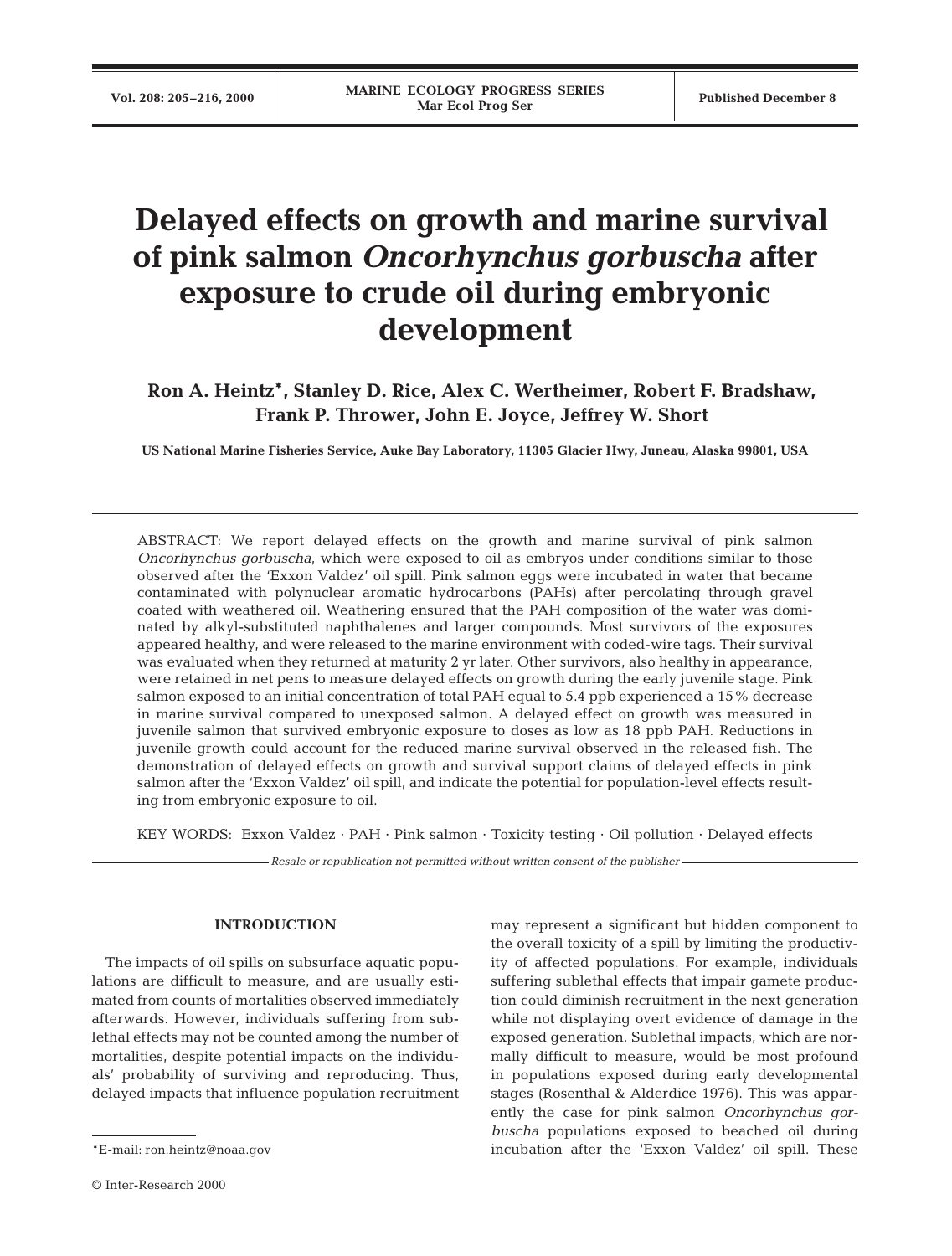populations risked chronic exposure to polynuclear aromatic hydrocarbons (PAHs) leaching from the beached oil because their embryos and larvae develop for nearly 7 mo in streambeds that cut through contaminated beaches. Consequently, embryo mortality rates in contaminated streams were elevated above those in uncontaminated streams for 4 yr after the oil spill (Bue et al. 1996, 1998).

More importantly, the survivors of these embryonic exposures experienced delayed impacts on gamete viability 4 yr after the spill. In 1993, gametes collected from adult pink salmon returning to contaminated and uncontaminated streams were transported to a hatchery and incubated in clean water (Bue et al. 1998). Pink salmon typically spawn in their natal streams at Age 2 yr, so those returning to contaminated streams were presumed to have survived embryonic exposure 2 yr earlier. Gametes taken from adults homing to contaminated streams produced offspring with lower survival rates than gametes taken from fish returning to uncontaminated streams. The reduced reproductive ability of these fish may have resulted from genetic damage to germ cells, or impaired gonad development. Field observations such as these are exceedingly rare, and these observations are not corroborated by specific observations of the parental exposure levels.

Observations of delayed impacts in controlled laboratory studies are also rare, although they are logistically possible and exposure histories can be identified. In an earlier study at our laboratory, we reported immediate impacts on pink salmon larvae of low levels of PAH exposure (Marty et al. 1997). Survival was reduced at aqueous PAH concentrations of 32 parts per billion (ppb), and gonadal cell apoptosis was elevated at concentrations of 4.4 ppb. This impaired gonad development may ultimately be linked to diminished reproductive ability later in life. Other tissues demonstrated retarded development, suggesting the potential for delayed effects on growth and survival in fish exposed to a 4.4 ppb concentration. However, the delayed impacts of these sublethal injuries were not measured. In a separate study, White et al. (1999) showed that larval exposure to 1.0 ppb of benzo-apyrene can lead to heritable reductions in egg viability of fathead minnows.

In this report, we evaluate delayed effects following embryonic exposure of pink salmon to oil by combining controlled laboratory exposures with a release of fish to the wild environment. The homing behavior of pink salmon allows us to release exposed fish into the wild environment with the confidence that they can be recovered at maturity. By marking fish prior to their release, their exposure histories can be positively identified when they return. Specifically, the growth and marine survival of exposed pink salmon were evaluated to determine the severity of the delayed effects resulting from embryonic exposure to crude oil. The exposure system simulated the experience of pink salmon eggs in the intertidal reaches of streams in Prince William Sound, Alaska. Eggs were incubated to embryos in water contaminated with PAHs derived from oil whose composition was consistent with oil that landed on the beaches.

Three biological endpoints were measured to examine the impact of delayed effects: (1) the marine survival of exposed fish released to the wild, (2) the growth rate of pink salmon during the early part of their marine residence, and (3) the size of adult fish when they returned from the wild. Examination of marine survival was the primary objective because it integrates the impacts of all the sublethal effects in the most biologically meaningful way. Analysis of early marine growth was intended to identify the probable cause for mortality because rapid growth of juvenile pink salmon is thought to reduce their susceptibility to predation. Examination of the size at maturity was intended to verify any impacts detected during our evaluations of early growth.

The data presented in this report are derived from a suite of experiments performed on 2 different broods of pink salmon eggs using complementary designs. While survival and growth data were collected from both broods, the main objectives of the experiments emphasized the analysis of growth in 1 year and survival in the other. Experiments performed with the first brood year (1993) were designed to maximize the statistical power of the analysis of growth effects; 7 dose levels with ~10 000 eggs per dose were used. The experiments with the second brood (1995) maximized the statistical power to resolve differences in marine survival between doses which required releasing large numbers of fish to ensure adequate numbers of returning adults; 3 dose levels with ~120 000 eggs per dose were used. The exposure levels and their immediate consequences for the first brood (1993) have been described previously (Heintz et al. 1999). Chemical analyses of dose levels and composition from the second brood are also presented to verify that exposure levels between years were comparable.

# **MATERIALS AND METHODS**

**Overview of pink salmon life history, exposure and incubation.** Pink salmon *Oncorhynchus gorbuscha* are a commercially important species with an obligate 2 yr life history. Adults spawn once in late summer in the intertidal or lower sections of coastal streams and die. Their eggs incubate overwinter and surviving fry emigrate to sea the following spring. Juveniles reside in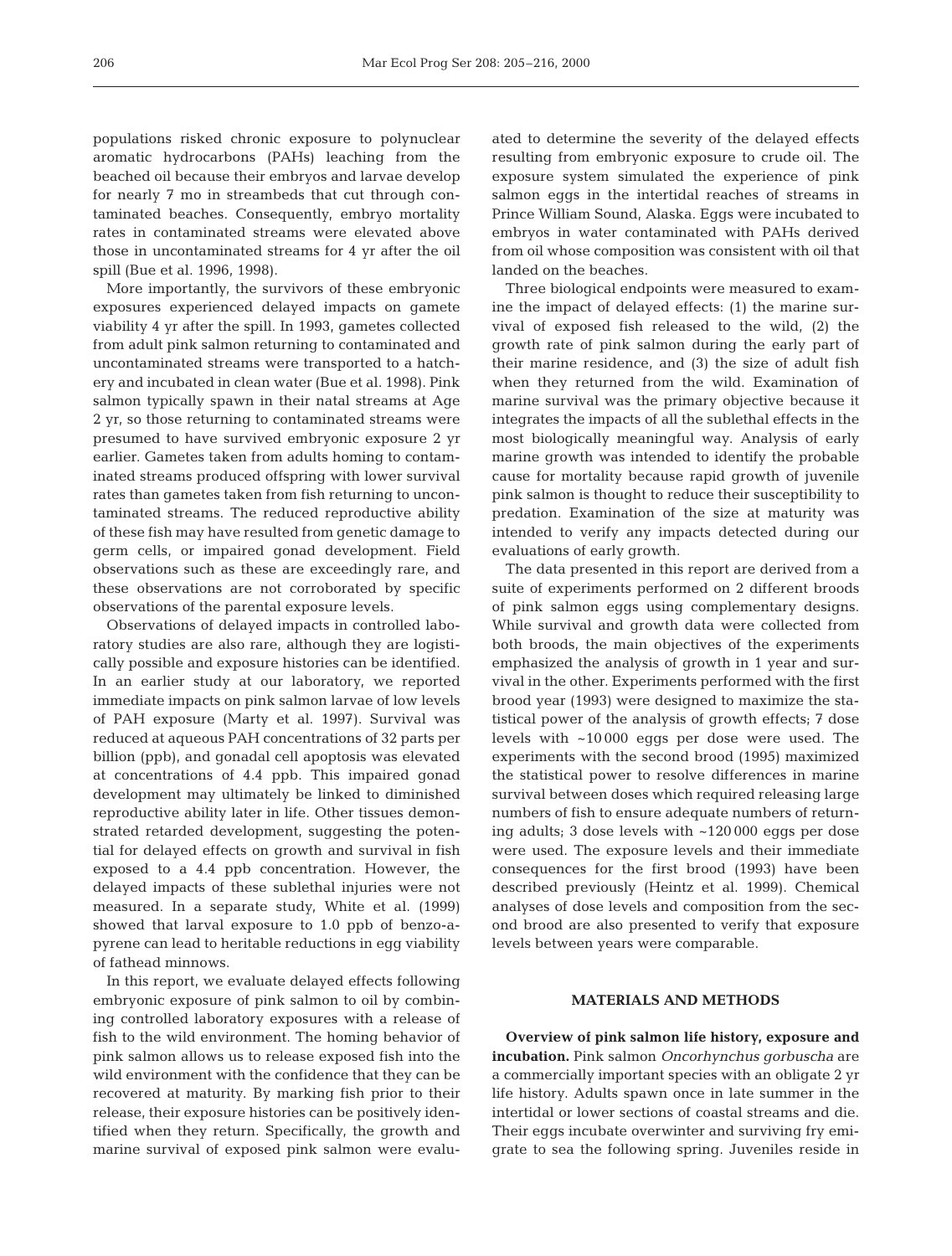saltwater for 18 mo before maturing and returning to their natal streams to spawn. Incubating pink salmon eggs and larvae remain buried in nests dug by their mothers in streambed gravel. Eggs incubate for approximately 2 mo before hatching as alevins, which complete the transition to fry over the remaining 4 to 5 mo. When fully formed fry emerge from the gravel, they immediately migrate to sea and begin feeding.

In Prince William Sound, Alaska, pink salmon returned to spawn in oil-contaminated streams 4 mo after the oil spill. Despite the evidence of effects, streambed gravels contained relatively little oil (Brannon et al. 1995). However, large deposits could be found on the stream banks (Murphy et al. 2000). Heintz et al. (1999) suggested an exposure mechanism whereby incoming tides force interstitial water upward through oil-contaminated gravels. PAHs that become dissolved in the interstitial waters are subsequently delivered to the lipid-rich eggs when the tide ebbs, and the interstitial water seeks the hydrodynamic minimum formed by the streambed.

We simulated these conditions by incubating pink salmon eggs in water contaminated with PAHs after percolating through gravel coated with Alaska North Slope crude oil. Prior to coating the gravel, the oil was heated at 70°C until the initial mass was reduced by 15%. This process removed the volatile mono-aromatics so the composition of the oil used for exposure was consistent with that which made landfall in Prince William Sound (Bence & Burns 1995). Whilst being tumbled in a cement mixer, the gravel was contaminated by spraying with known quantities of the weathered oil; it was then allowed to drain for 24 h. After draining, the gravel was loaded into the incubators, and oil slicks and particulate matter were flushed from the incubators by flowing water through them for 48 h. After flushing, fertilized eggs were added to the incubators, where they resided until the surviving fry emerged nearly 8 mo later.

The oil was never replenished during the exposure period, therefore the oil concentration on the gravel declined from the peak value initially observed. These changes in the exposure levels were monitored throughout incubation by evaluating PAH concentrations in samples of gravel, water and tissue. Initial samples of water and gravel were collected immediately before seeding the incubators with eggs, and tissues were collected after embryos had developed eyes (eyeing). Thereafter, samples of all 3 substrates were collected at hatching and emergence. Water supplies to the incubators alternated between fresh- and saltwater (salinity approximately 28 ppt) every 6 h with a 45 min transitional period between supplies. More details on the incubator design, fish culture and gravel contamination procedures can be found in Marty et al. (1997).

The concentrations of 40 PAHs were determined in the samples by gas chromatography and mass spectrometry in selected ion-monitoring mode following the procedures described in Short et al. (1996). PAHs were initially extracted from the samples in dichloromethane and purified in alumina/silica gel-column chromatography followed by size-exclusion highperformance liquid chromatography. Concentrations were determined by the internal standard method based on a suite of deuterated PAHs. Concentrations below experimentally determined method detection limits (MDLs) were treated as zero, and MDLs were generally 1 ppb for tissue or gravel, and 1 to 8 parts per trillion for water. The accuracy of the hydrocarbon analyses was about  $\pm 15\%$  based on comparison with the US National Institute for Standards and Technology values; and precision, expressed as the coefficient of variation, was  $\leq 20\%$ , depending on PAH.

In this report, the term 'doses' will be used to refer to the initial water concentration of the sum of all the 40 PAHs (TPAH) measured in the incubator effluents expressed as ppb. The values for the doses will be preceded by a '<' because concentrations decreased exponentially after the exposures were initiated and the dose values therefore represent peak values. Doses used for the 1993 brood included control, <1.3, <3.6,  $<$  7.8,  $<$  18.0,  $<$  31.0 and  $<$  48.0 ppb. The highest of these represents the maximum concentration we could obtain using our procedures. The remaining doses are intended to span the interval between the control and highest dose. The doses used for the 1995 brood were control,  $<$  5.2 and  $<$  19.4 ppb (Table 1); these replicate the lowest effective dose and next lower doses used for the 1993 brood. To describe the composition of oil on the gravel we use the weathering parameter *w* described by Short & Heintz (1997). This parameter quantifies the degree of weathering in an oil-contaminated sample, and permits identification of samples that have weathered to the same degree. When  $w = 0$ , the composition of the oil is identical to the oil that

Table 1. Exposure levels for pink salmon *Oncorhynchus gorbuscha* embryos from 1995 brood tests. TPAH = summed concentrations of all polynuclear aromatic hydrocarbons. *w* = weathering parameter, summarizing composition of oil (values near zero reflect oil devoid of mono-aromatics and similar in composition to oil spilled by 'Exxon Valdez' when it made landfall

| Oil dose<br>(ppm whole oil) | Initial<br>W | Initial gravel<br>TPAH (ppm) | Initial agueous<br>TPAH (ppb) |
|-----------------------------|--------------|------------------------------|-------------------------------|
| Control                     | Control      | 0.46                         | 0.1                           |
| 83                          | 1.1          | 0.86                         | 5.2                           |
| 726                         | 0.45         | 7.5                          | 19.4                          |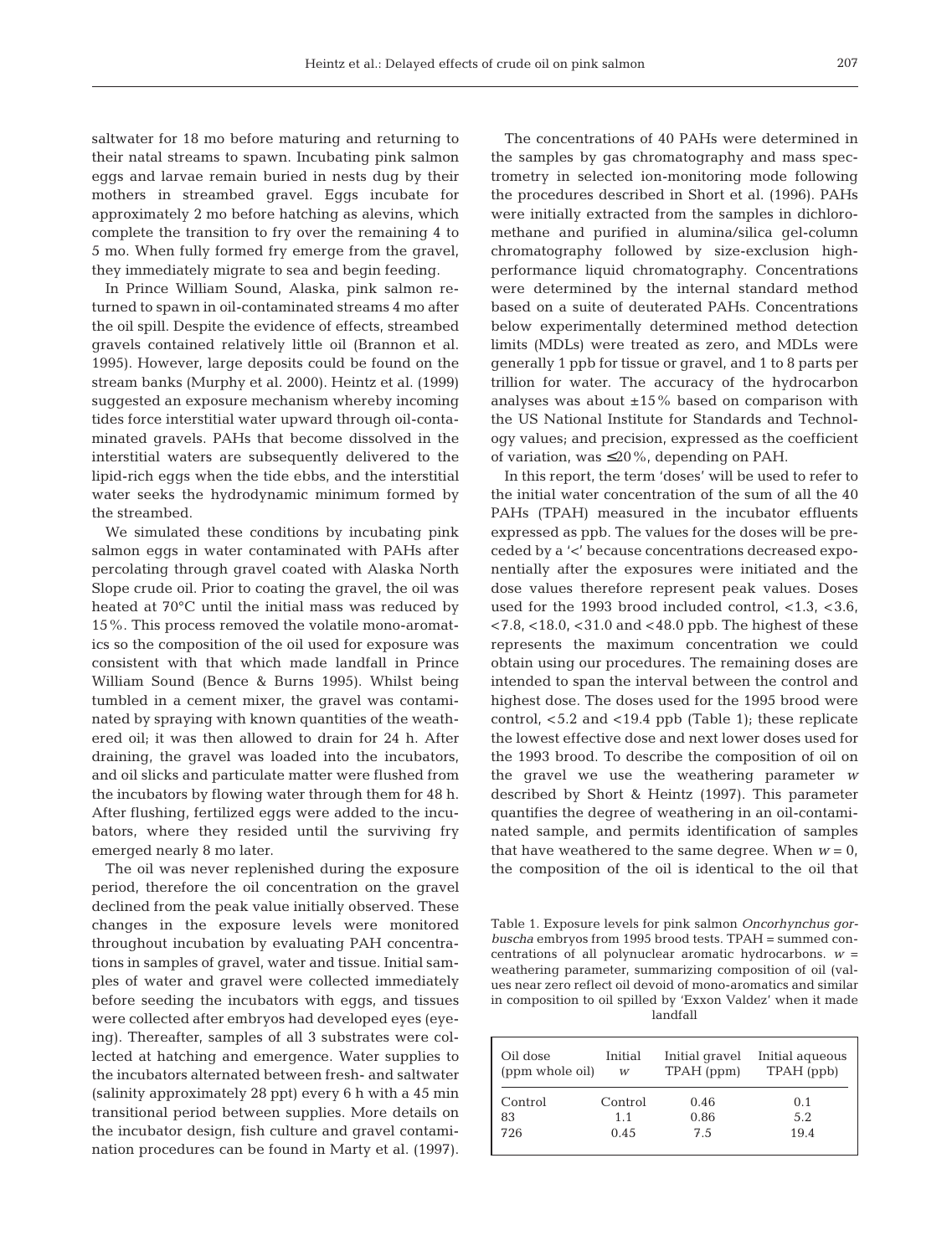made landfall in Prince William Sound (Bence & Burns 1995). Increasing values of *w* reflect increasing relative concentrations of PAHs with greater surface areas, including those with 2 or more alkyl substitutions.

Both brood years were incubated in the contaminated gravel for approximately 8 mo. Eggs were collected in September from a predominantly intertidal spawning stock of wild pink salmon and transferred to our hatchery for fertilization and incubation. Fertilized eggs were homogenized following procedures in Marty et al. (1997) to ensure a similar distribution of genotypes in each of the incubators. Equivalent weights of fertilized eggs were loaded into each of the incubators, where they remained until the following spring. Eyeing occurred about 40 d after fertilization, at which time the eggs were removed and counted to determine the initial numbers of exposed eggs and the number that survived early development. The live eggs were replaced in their incubators, where they remained until they emigrated the following spring. Emigration was volitional, and each day emigrants were counted and transferred to net pens for further culture in seawater. The immediate consequences of embryonic exposure have been reported in Heintz et al. (1999). Effects of oil exposure on embryonic mortality for the 1995 brood are reported in Wertheimer et al. (1997).

**Experiments to determine marine survival.** The experiment specifically designed to examine the effects of embryonic exposure to oil on marine survival was performed with the 1995 brood using the control, <5.4 and <19.2 doses. Fish from the 1995 brood that survived the exposure phase were tagged with halflength coded-wire tags (CWTs) between April 10 and May 18, 1996, using a design where the doses were randomly blocked on release time. The emergence period was arbitrarily divided into 7 time periods and tag lots of approximately 10 000 fish representing each of the doses were released during each period. Fish were tagged in order of their emergence, so that a total of 21 separate groups were released, representing approximately 210 000 fish. It took 3 to 5 d to completely tag all the fish in a time stratum, and fish from each dose were tagged during randomly selected portions of each of those days. After completing a time stratum, the fish were held for 30 h and then released. From each release group, 50 to 100 randomly selected individuals were sacrificed to inspect tag placement while tagging. Prior to release, a sample of approximately 600 fish were examined to determine tagretention rates for each tag lot. These rates ranged between 97.9 and 99.3% after 7 d (Wertheimer et al. 1997). Note that fish held for the 7 d tag-retention checks were not released.

Marine survival was determined by counting the number of fish that survived to maturity. This number included the number that successfully returned to the hatchery plus the number intercepted in local seine fisheries and those that strayed into local streams. The latter 2 numbers were estimated by sampling while the former was observed by counting all the fish arriving at our weir. The fishery sampling and methods used to estimate the number found straying into other streams are described in Wertheimer et al. (2000). Marine survival for a particular code lot was calculated as the total number of observed recoveries divided by the number released, and statistical analyses are based on these values. Estimates of return rates that account for the unsampled fractions of the other streams and the fishery can be found in Wertheimer et al. (2000).

The marine survival experiment with the 1993 brood year was a study on a much smaller scale. Fish exposed to the control,  $< 1.3$ ,  $< 7.8$  and  $< 18.0$  ppb doses were tagged between April 24 and 28, 1994, and released on May 3, 1994. Each dose was represented by 4 code lots and a total of 5454, 4749, 3771 and 2765 tagged fish, respectively. Each tag lot represented individuals from randomly selected pairs of incubators, so statistical analysis was approached as a 1-way ANOVA with 4 replicates for each dose. During tagging, 20 individuals from each holding pen were sampled to examine the quality of the fin marks and placement of the CWT. Afterwards, tagged fish were returned to the holding pens where they were fed until release. Tag-retention rates, determined on the day of release, ranged between 97 and 100% and were based on samples of approximately 200 fish from each code lot. Marine survival for a particular code lot from the 1993 brood was calculated as the total number of fish recovered with that tag code at our weir or found in a nearby stream divided by the number released. No attempt was made to account for tags recovered in local fisheries.

**Experiments to examine early growth and size at maturity.** The experiment specifically designed to examine the effects of embryonic exposure to oil on growth during the early marine phase was performed with the 1993 brood. During the peak of emergence, April 4 to 11, 1994, approximately 200 fry from each incubator were transferred to separate freshwater raceways. Selection during the peak reduced size variation, maximized fish health, and coordinated the initiation of feeding. Fish were retained in these raceways until their weight averaged 9 g when a randomly selected set of 42 fish were tagged with passively induced transponder (PIT) tags. These tags permitted unique identification of each fish so that they could be pooled together in larger net pens for evaluation of their growth. Tagging began on August 19, 1994, and continued for 6 d. Initial forklengths and weights were recorded for each tagged fish, and they were returned to their raceways for recovery. On Sep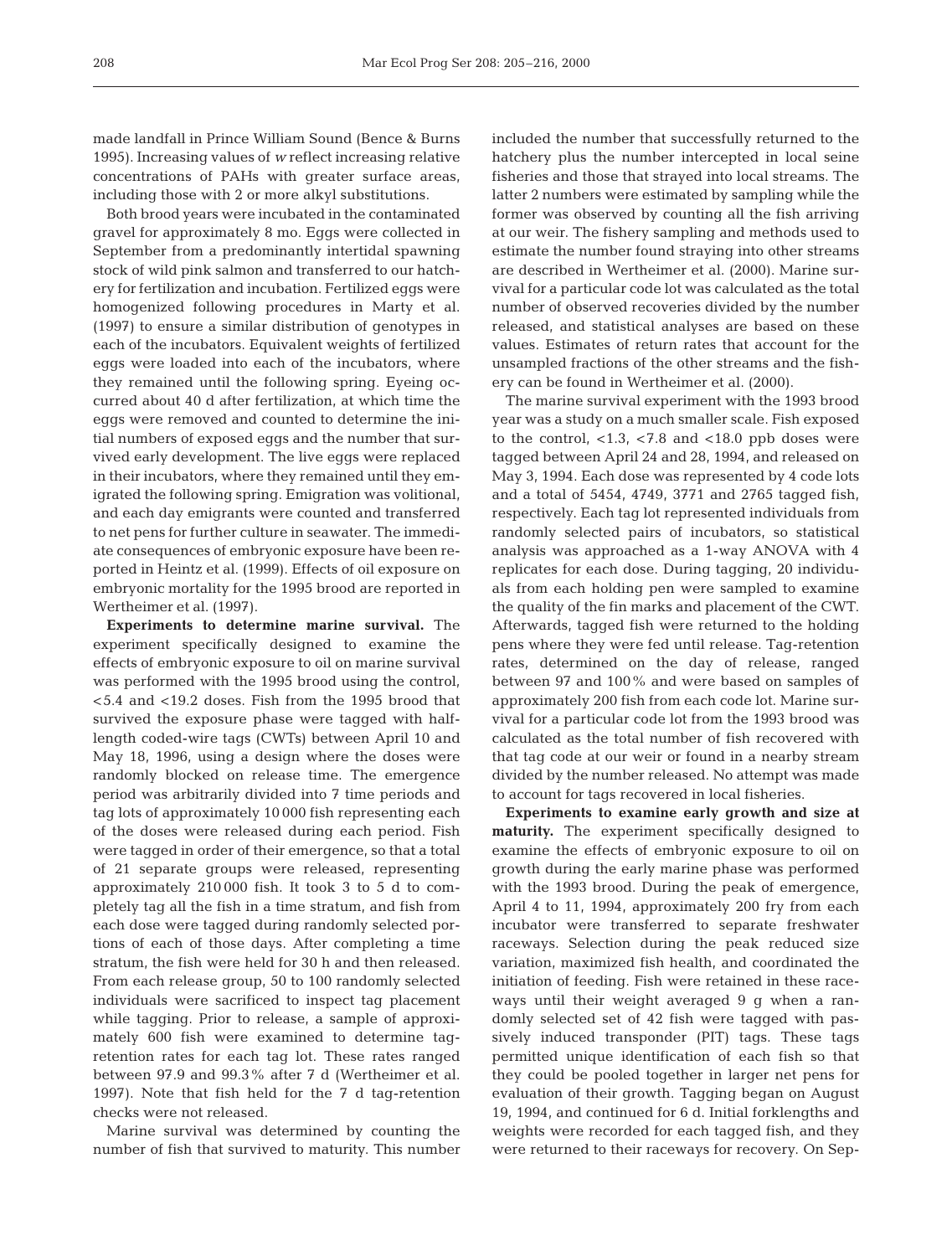tember 21, 1994, the marked fish were pooled into 2 net pens located 5 km apart and deployed in saltwater. Fish in the net pens were examined 1 mo later and their final forklengths and weights were recorded. Growth was calculated by taking the difference between the natural logs of the initial and final weights, then dividing by the number of days that elapsed between tagging and the final sample. Growth rates were analyzed by ANOVA, with doses randomly blocked on the net pens. Experimental units were the incubators, so each dose was replicated 8 times, except for the highest dose which was replicated 15 times in each of the nets.

The growth study with the 1995 brood used fish retained from the marine survival experiments. Samples of fish from Time Strata 1, 2, 6 and 7 were cultured in a common net pen for approximately 10 mo after tagging, at which time they were sacrificed. The weight of each fish was recorded along with its tag code and exposure history. Growth rates were calculated using the same procedure as for the 1993 brood, but the initial weights were approximated from mean weights observed for each tag code at tagging. These means were determined from measurements taken from 100 randomly selected individuals from each dose in each time stratum at the time of tagging. The growth-rate measurements were examined by a random block design with doses blocked on release time, so that the tag codes were the experimental units.

The effects of embryonic exposure to PAH on size at maturity were examined by measuring all the mature adults captured at the weir. Male and female sizes



Fig. 1. Decline in mean  $(\pm 1 \text{ SE})$  total aqueous PAH (TPAH) concentrations (ppb) for each dose used for 1995 exposures, and resulting tissue concentrations (ppm) in *Oncorhynchus gorbuscha* eggs. Control water samples were not collected on Day 50, and control tissue levels are not shown. Symbols sometimes obscure error bars

were examined independently. Lengths were recorded from the middle of the eye to the fork of the tail. Analysis of the data conformed to the design of the marine survival experiments, where the tag codes were the experimental units. Thus, the 1995 brood-year data were examined with random block design with each dose blocked on release time. The design for the 1993 brood dictated a 1-way ANOVA with dose replicated 4 times.

# **RESULTS**

#### **Exposure levels, composition, and uptake**

The concentrations of PAHs in water decreased exponentially as the oil on the gravel weathered in both brood years. The composition in the water resembled the pattern found following the 'Exxon Valdez*'* oil spill (Short & Harris 1996). The most volatile monoaromatics were evaporated from the oil prior to coating the gravel. Consequently, changes in water concentration reflected the decreasing relative concentrations of the most volatile of the 2- to 4-ring aromatics found on the gravel. In the 1995 test, the initial TPAH concentrations ranged from 5.2 to 19.4 ppb. Water concentrations of TPAH decreased to <15% of their initial values in the first 38 d after fertilization of *Oncorhynchus gorbuscha* eggs (Fig. 1). Emergence began after another 156 d, when TPAH levels in water samples collected from the <5.2 dose were indistinguishable from the controls, while those of the <19.4 dose were 0.1 ppb.

> The PAH composition of the <5.2 and <19.4 doses differed slightly as a result of differences in the oil-film thicknesses on the gravel. Prior to loading the incubators with eggs, the gravel was flushed with water for 48 h. This flushing caused a greater degree of weathering in the thinner film of oil on the gravel used for the <5.2 dose than for the <19.4 dose. Consequently, the initial relative concentrations of the alkyl-substituted dibenzothiophenes, phenanthrenes and chrysenes were greater in the water contaminated by the <5.2 dose than with the <19.4 dose (Table 2). Compositional differences between the <5.2 and <19.4 doses were consistent with differences observed for the 1993 brood exposures. The composition of the oil on the gravel used for the <19.4 dose was similar to that used for the <18.0 dose in 1993; values of the weathering parameter *w* for these doses were 0.45 and 0.6, respectively. The low values for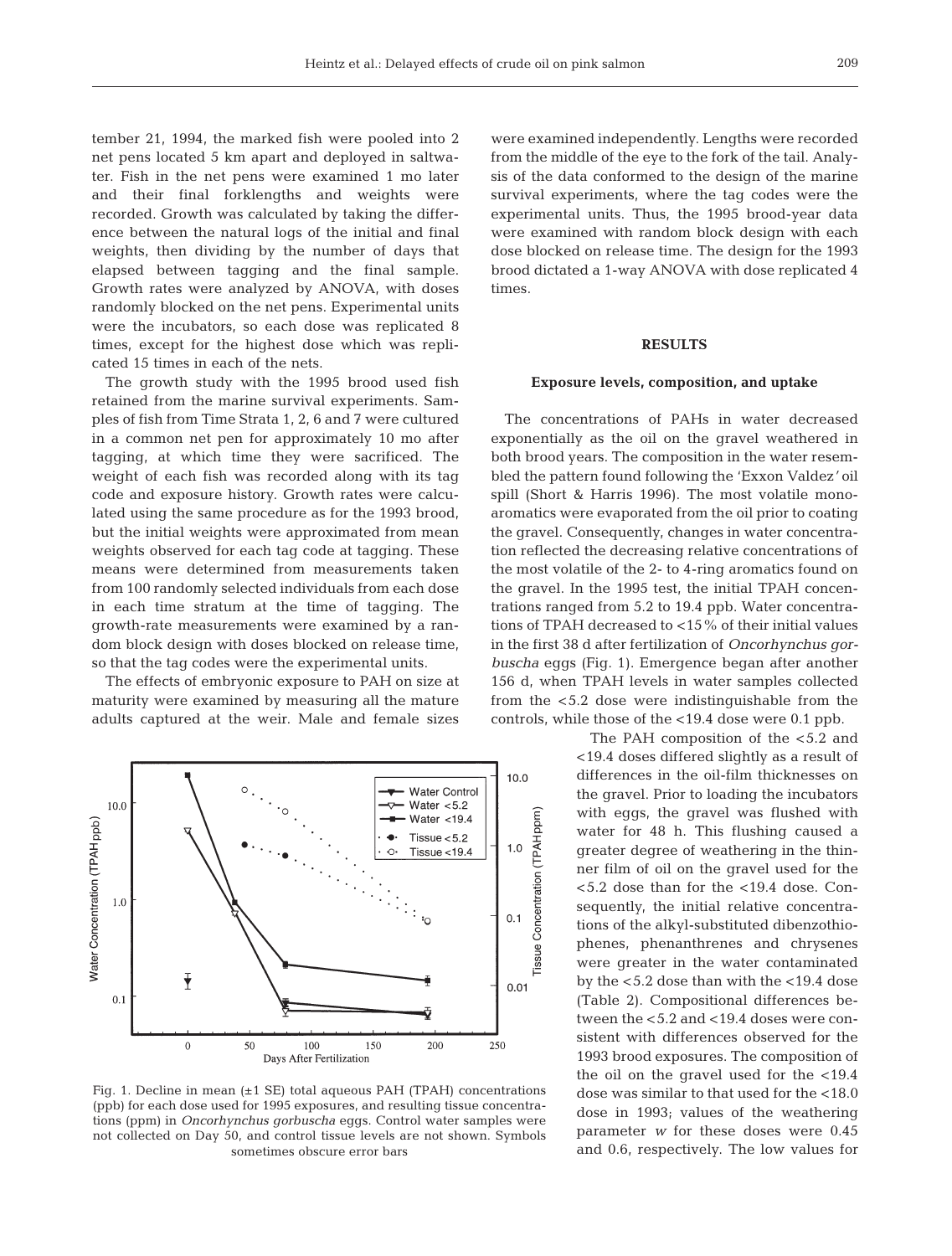Table 2. Mean relative concentrations (±SE) of polynuclear aromatic hydrocarbons (PAH) in incubator effluents at time 1995 brood exposures of *Oncorhynchus gorbuscha* began. Relative concentrations are expressed as percentage of total PAH concentration; nd = analyte not detected

| PAH                    | $< 5.2$ dose    | $< 19.4$ dose    |
|------------------------|-----------------|------------------|
| Naphthalene            | nd              | $0.65 \pm 0.06$  |
| 2-methylnaphthalene    | $1.30 \pm 0.07$ | $8.28 \pm 0.13$  |
| 1-methylnaphthalene    | $1.23 \pm 0.04$ | $7.59 \pm 0.11$  |
| Biphenyl               | $0.52 \pm 0.04$ | $1.69 \pm 0.02$  |
| C-2 naphthalenes       | $12.3 \pm 0.9$  | $28.0 \pm 0.3$   |
| C-3 naphthalenes       | $21.1 \pm 0.9$  | $19.4 \pm 0.1$   |
| C-4 naphthalenes       | $8.50 \pm 0.02$ | $4.18 \pm 0.05$  |
| Acenaphthylene         | $0.07 \pm 0.01$ | $0.02 \pm 0.01$  |
| Acenaphthene           | $0.33 \pm 0.05$ | $0.26 \pm 0.01$  |
| Fluorene               | $1.45 \pm 0.12$ | $1.74 \pm 0.07$  |
| C-1 fluorenes          | $3.78 \pm 0.14$ | $2.69 \pm 0.1$   |
| C-2 fluorenes          | $4.35 \pm 0.21$ | $1.84 \pm 0.06$  |
| C-3 fluorenes          | $1.84 \pm 0.24$ | $0.52 \pm 0.1$   |
| Dibenzothiophene       | $3.24 \pm 0.13$ | $3.76 \pm 0.01$  |
| C-1 dibenzothiophenes  | $3.88 \pm 0.09$ | $2.19 \pm 0.01$  |
| C-2 dibenzothiophenes  | $2.86 \pm 0.16$ | $1.01 \pm 0.02$  |
| C-3 dibenzothiophenes  | $1.56 \pm 0.37$ | $0.37 \pm 0.04$  |
| Phenanthrene           | $5.37 \pm 0.31$ | $4.75 \pm 0.04$  |
| Anthracene             | $0.21 \pm 0.01$ | $0.09 \pm 0.01$  |
| C-1 phenanthrenes      | $11.5 \pm 0.2$  | $6.40 \pm 0.01$  |
| C-2 phenanthrenes      | $7.50 \pm 0.42$ | $2.78 \pm 0.08$  |
| C-3 phenanthrenes      | $3.55 \pm 0.74$ | $0.91 \pm 0.08$  |
| C-4 phenanthrenes      | $0.89 \pm 0.24$ | $0.22 \pm 0.02$  |
| Fluoranthene           | $0.51 \pm 0.15$ | $0.07 \pm 0.01$  |
| Pyrene                 | $0.38 \pm 0.05$ | $0.09 \pm 0.01$  |
| C-1 fluoranthenes      | $0.39 \pm 0.03$ | $0.13 \pm 0.01$  |
| Benz[a]anthracene      | $0.05 \pm 0.01$ | $0.04 \pm 0.03$  |
| Chrysene               | $0.28 \pm 0.01$ | $0.06 \pm 0.02$  |
| C-1 chrysenes          | $0.23 \pm 0.05$ | $0.05 \pm 0.01$  |
| C-2 chrysenes          | $0.09 \pm 0.03$ | $0.02 \pm 0.01$  |
| C-3 chrysenes          | $0.06 \pm 0.01$ | $0.01 \pm 0.01$  |
| C-4 chrysenes          | $0.04 \pm 0.01$ | $0.01 \pm 0.01$  |
| Benzo-b-fluoranthene   | $0.09 \pm 0.01$ | $0.03 \pm 0.01$  |
| Benzo-k-fluoranthene   | $0.07 \pm 0.01$ | $0.02 \pm 0.01$  |
| Benzo-e-pyrene         | nd              | nd               |
| Benzo-a-pyrene         | $0.06 \pm 0.01$ | $0.02 \pm 0.01$  |
| Perylene               | nd              | nd               |
| Indeno-123-cd-pyrene   | $0.17 \pm 0.01$ | $0.04 \pm 0.01$  |
| Dibenzo-a,h-anthracene | $0.14 \pm 0.01$ | $0.04 \pm 10.01$ |
| Benzo-g,h,i-perylene   | $0.11 \pm 0.01$ | $0.03 \pm 0.01$  |

these samples indicates that their compositions were similar to oil devoid of mono-aromatics such as benzene, toluene and xylene, but with high relative concentrations of naphthalenes and less substituted phenanthrenes. The initial value for *w* calculated for the <5.2 dose used in 1995 was 1.09, which was comparable to the 1.5 value recorded for the <7.8 dose in 1993 (Heintz et al. 1999).

Peak tissue concentrations were observed in the eyed egg samples collected 46 d after fertilization (Fig. 1) when yolk content was still high. Tissue PAH levels subsequently decreased as development progressed, and 198 d after fertilization, when emergence began, PAH loads were <10% of their peak values. This decrease resulted from the loss of PAHs from tissues that paralleled losses in incubator effluent (Heintz et al. 1999). Its unlikely that decreased PAH burdens reflected dilution by increased tissue mass, because no feeding occurs during incubation and fry weights are similar to unfertilized egg weights. The TPAH concentrations in the eyed eggs ranged from 0.3 ppm in the unexposed eggs to 1.0 and 6.3 ppm in the eggs from the <5.2 and <19.4 doses, respectively. This timing and level is in accordance with the more detailed analysis presented for the 1993 brood fish in Heintz et al. (1999).

#### **Effect of embryonic exposure on marine survival**

Fewer exposed fish from the 1995 brood survived the marine environment and returned as mature adults compared to the unexposed fish  $(p < 0.0001)$ . On average,  $1.3 \pm 0.3$ % of the control fish were recovered compared to  $1.1 \pm 0.2$  and  $0.8 \pm 0.2$ % for the  $< 5.2$  and  $< 19.4$ doses, respectively (Fig. 2). While these changes in survival might appear too small to be significant, they were both statistically and biologically significant in the returning adults, more than 900 control fish were recovered compared to 757 and 575 for the <5.2 and <19.4 doses, respectively. The marine survival observed for the <5.2 dose was significantly lower than the control rate  $(p = 0.012)$ . Mean recovery rates differed significantly among the different release times  $(p < 0.001)$ , with the first 2 release times having the greatest mean recovery:  $1.7 \pm 0.3$  and  $1.9 \pm 0.2\%$ , respectively. Hence, it was important in the experimental design that each release group contained approximately equal numbers of control and dosed fish. The design did not allow testing for the interaction between dose and release time. However, the <19.4 dose had the lowest mean recovery rate for all 7 release times, and the <5.2 dose had the intermediate mean rate in 6 of the 7 release times.

Most fish were recovered as returns to the hatchery, and some in the fishery, but distribution of the recoveries among the different recovery locations did not depend on dose. Weir recoveries accounted for 84.2 ± 1.9 and 87.4  $\pm$  1.3% of all the tag recoveries for the <5.2 and <19.4 doses, respectively, and the controls had an intermediate recovery rate of  $84.7 \pm 1.0\%$ . Similarly, recoveries in the fisheries accounted for  $10.5 \pm$ 1.3 to  $13.0 \pm 1.0$ % of all tags recovered for the <5.2 and control doses, respectively, while fishery recoveries accounted for  $13.2 \pm 2.1\%$  of all <19.4 dose recoveries. The remainder were recovered in non-natal streams (Wertheimer et al. 2000).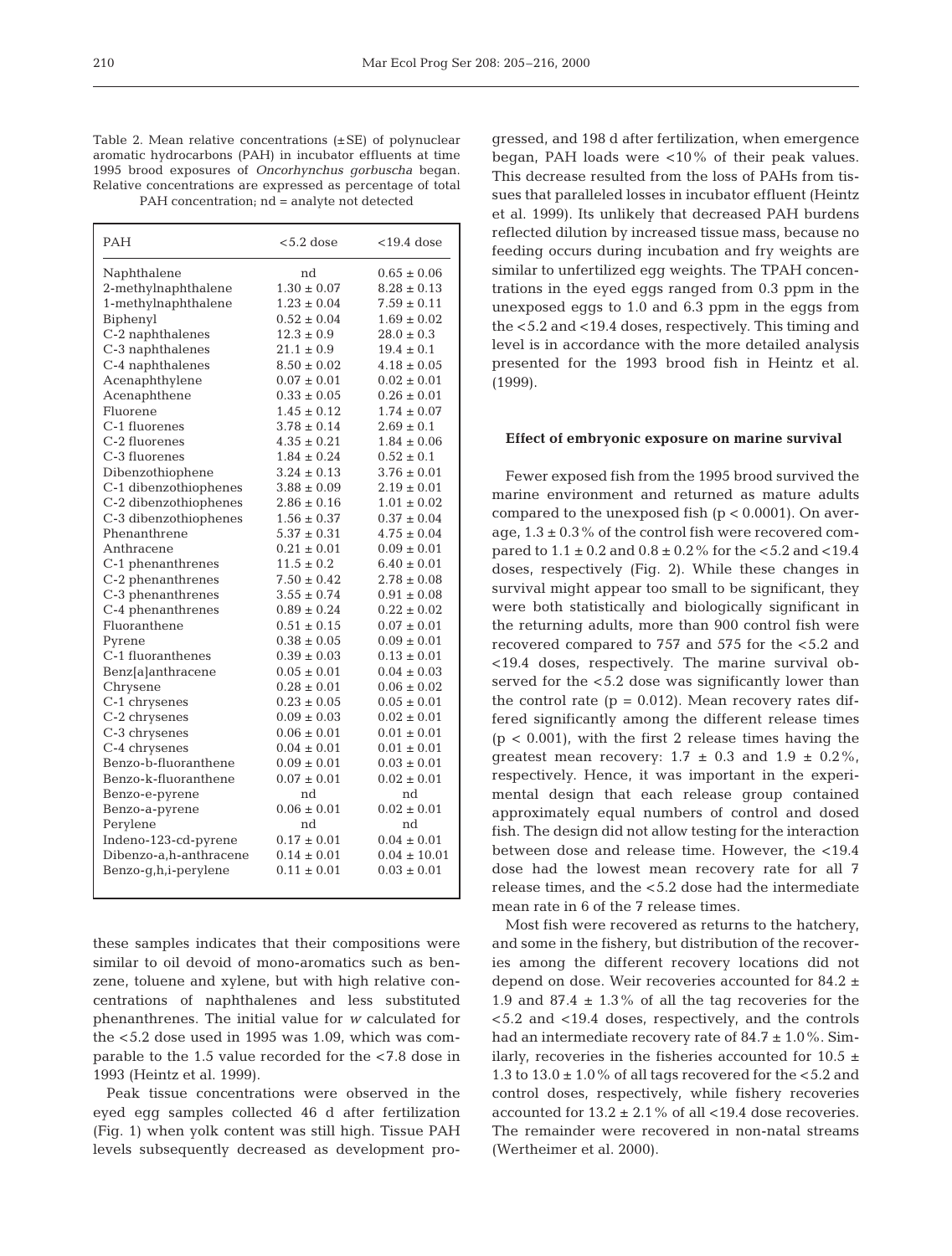

Fig. 2. *Oncorhynchus gorbuscha.* Average recovery rates (±1 SE) of exposure groups released for 1995 brood and 1993 brood marine survival experiments. Values for the 1995 brood are mean recoveries of 7 tag lots from each dose with release sizes of approximately 10 000 fish per lot; values for 1993 brood are means of 4 lots per dose with release sizes of  $<$ 1500 fish per lot.  $* =$  doses with significantly lower recovery rates than control. BY: brood year

Results of the less extensive marine survival experiment performed with the 1993 brood corroborate the observation of reduced survival in the <19.4 dose from the 1995 brood. The mean return rate for the 1993 brood was lowest for fish initially exposed to the <18.0 dose (Fig. 2). Recovery rates for the doses analogous to the those used for the 1995 brood were  $2.0 \pm 0.2$ ,  $2.2 \pm 0.3$  and  $1.7 \pm 1.5$ 0.4% for control, <7.8 and <18.0 doses, respectively. The ANOVA failed to detect a difference among these means  $(p = 0.648)$ . The inability of the ANOVA to detect a difference in survival for this brood year (with low release numbers and returns) is consistent with the lower statistical power of this experiment. Factors that led to lower statistical power in the 1993 brood experiment included reduced numbers of replicates and small numbers of releases, resulting in a number of recoveries that was onetenth that of the 1995 brood experiment.



Fig. 3. *Oncorhynchus gorbuscha.* Mean growth rate (±1 SE) of 1993 brood fish 4 to 6 mo after PAH exposures ended and of 1995 brood fish during first 10 mo after exposure. Means shown for 1993 brood were calculated by averaging the mean growth rates observed in each of the 8 incubators (15 for <48 ppb dose) replicating each dose; means for 1995 brood were obtained by averaging 4 mean growth rates observed for fish from different emergence times. See 'Materials and methods' for details on experimental designs. \* = doses with significantly different growth than control. BY: brood year

#### **Early marine growth in exposed fish**

The 1993 brood growth-experiment demonstrated the dependence of early marine growth on embryonic exposure level  $(p < 0.001)$  (Fig. 3). Unexposed fish increased their mass by an average of  $1.54 \pm 0.02\%$  d<sup>-1</sup> compared to  $1.33 \pm 0.02\%$  for the fish exposed to the <48.0 dose. This meant that despite their having equal weights initially ( $p = 0.590$ ), 200 d after the exposures ended, control fish averaged  $23.0 \pm 0.9$  g compared with fish exposed to the <48.0 dose which averaged  $21.5 \pm 0.6$ . If the relative difference in these growth rates were maintained until maturity, an additional 300 d, then fish exposed to the <48.0 dose would be expected to weigh approximately half as much as control fish. While their weights differed by 5% at the end of the experiment, their lengths were nearly equal,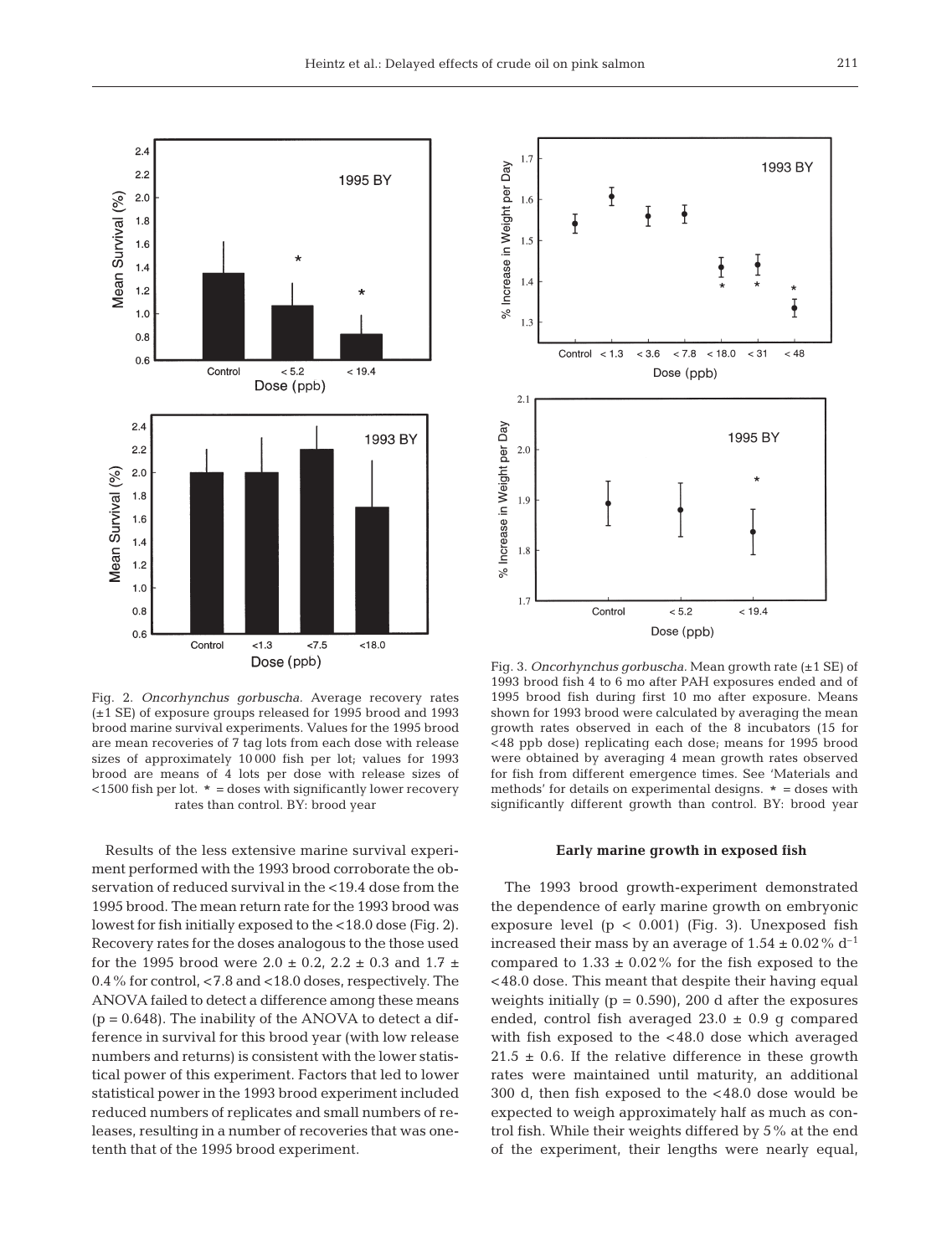varying between  $144 \pm 1$  and  $141 \pm 1$  mm, for the control and <48.0 dose, respectively*.* The <18.0 dose was the lowest dose, with average growth less than the control ( $p = 0.021$ ).

Growth of the 1995 brood held in net pens for 300 d after exposure ended also demonstrated a dependence on embryonic exposure level  $(p = 0.0002)$ . Fish from the control dose grew an average of  $1.89 \pm 0.01\%$  d<sup>-1</sup> compared with  $1.88 \pm 0.01$  and  $1.84 \pm 0.01$  % d<sup>-1</sup> for the <5.2 and <19.4 doses, respectively (Fig. 3). A significant difference in growth rate between the controls and <19.4 dose  $(p = 0.0001)$  meant that the final weight of the exposed fish was  $52.3 \pm 1.9$  g compared with 61.1 ± 3.4 g for the control fish, despite similar initial sizes  $(p = 0.860)$ . Lengths were not recorded for these fish. As with the 1993 brood, these relatively small differences in growth rate might appear biologically insignificant, but when extrapolated over a the remaining life of the fish, they translate to large differences in size at maturity. Another 7 mo of growth at the observed rates would result in fish from the <19.4 dose being 33% lighter at maturity than the controls.

#### **Effect of embryonic exposure on size at maturity**

Differences in size at maturity were not apparent between different dose groups released to the wild. Neither the lengths nor weights of returning males (p > 0.198) or females ( $p > 0.202$ ) differed among the exposure groups in both brood years. In contrast to the growth experiments performed on captive fish where all control and exposed fish survived to the end of the growth measurements, the fish released to the wild were measured when they returned and survival may have depended on growth or size at a given age. Exposed fish should have been much lighter than control fish, based on the differences in average daily growth rates observed in the growth experiments. However, the most extreme difference in weights was observed between the control and <18.0 dose males from the 1993 brood, who differed by 10%, decreasing from  $1304 \pm 41$  to  $1150 \pm 48$  g, respectively. The lengths and weights of the remaining exposure groups were all similar, differing by no more than 5% in a given brood year.

## **DISCUSSION**

Exposure of embryonic *Oncorhynchus gorbuscha* to PAH concentrations in the low ppb produced sublethal effects in pink salmon that led to reduced growth and marine survival. These data demonstrate that the contributions of delayed mortality can be a significant component to total mortality resulting from exposure to oil. Therefore, evaluation of oil toxicity by examination of the short-term consequences underestimates the impacts of oil pollution. For example, Heintz et al. (1999) reported a 25% reduction in survival during incubation for 1993 brood fish exposed to the <18.0 dose. Between the end of the exposure and maturity, survival was further reduced by another 15%, resulting in the production of 40% fewer mature adults than the unexposed population. Thus, the true effect of the exposure on the population was >50% greater than was concluded after evaluating the immediate effects.

The effects described here resulted from exposure to PAHs with 2 to 4 rings, compounds whose impact on subsurface aquatic organisms after oil spills have been assumed to be inconsequential. In contrast to the data presented here, pink salmon fry exposed to the watersoluble fraction of oil for 10 d had the same marine survival as unexposed fry (Birtwell et al. 1999). That study simulated conditions posited to be encountered by pink salmon fry in the first few days after a spill, when highly volatile mono-aromatic hydrocarbons rapidly dissolve into water below the oil slick. However, Wertheimer & Celewycz (1996) and Willette (1996) demonstrated that pink salmon fry migrating through an oil spill are more likely to be exposed to multi-ring aromatics, with profound impacts on their growth and marine survival (Geiger et al. 1996). Thus, exposure of sensitive life stages to low concentrations of highly toxic multi-ring PAHs poses a greater risk to fish populations after a spill than exposure to mono-aromatics. This is consistent with the observed loss of billions of herring larvae (Brown et al. 1996) after the monoaromatic compounds had evaporated from the oil spilled by the 'Exxon Valdez'.

The absence of size differences in the exposed fish that survived to maturity could have resulted from size-dependent mortality during their marine residence, or from compensatory growth relative to that of the unexposed fish. Our observations of reduced growth indicate that the size of mature fish from the control and <19.4 dose should have differed by nearly 30%. The failure of these fish to differ in size at maturity may have resulted from size-dependent mortality, as suggested by the fewer recoveries of exposed fish. Slower-growing pink salmon are likely to be more vulnerable to predation because their small size makes them susceptible to a greater number of predators, and less able to evade attacking predators (Lundvall et al. 1999). Alternatively, compensatory growth would result when a sufficient number of exposed fish have died, thereby decreasing the density of conspecific competitors. However, the number of exposed fish that survived is trivial in comparison with the large number of conspecifics they likely encountered during their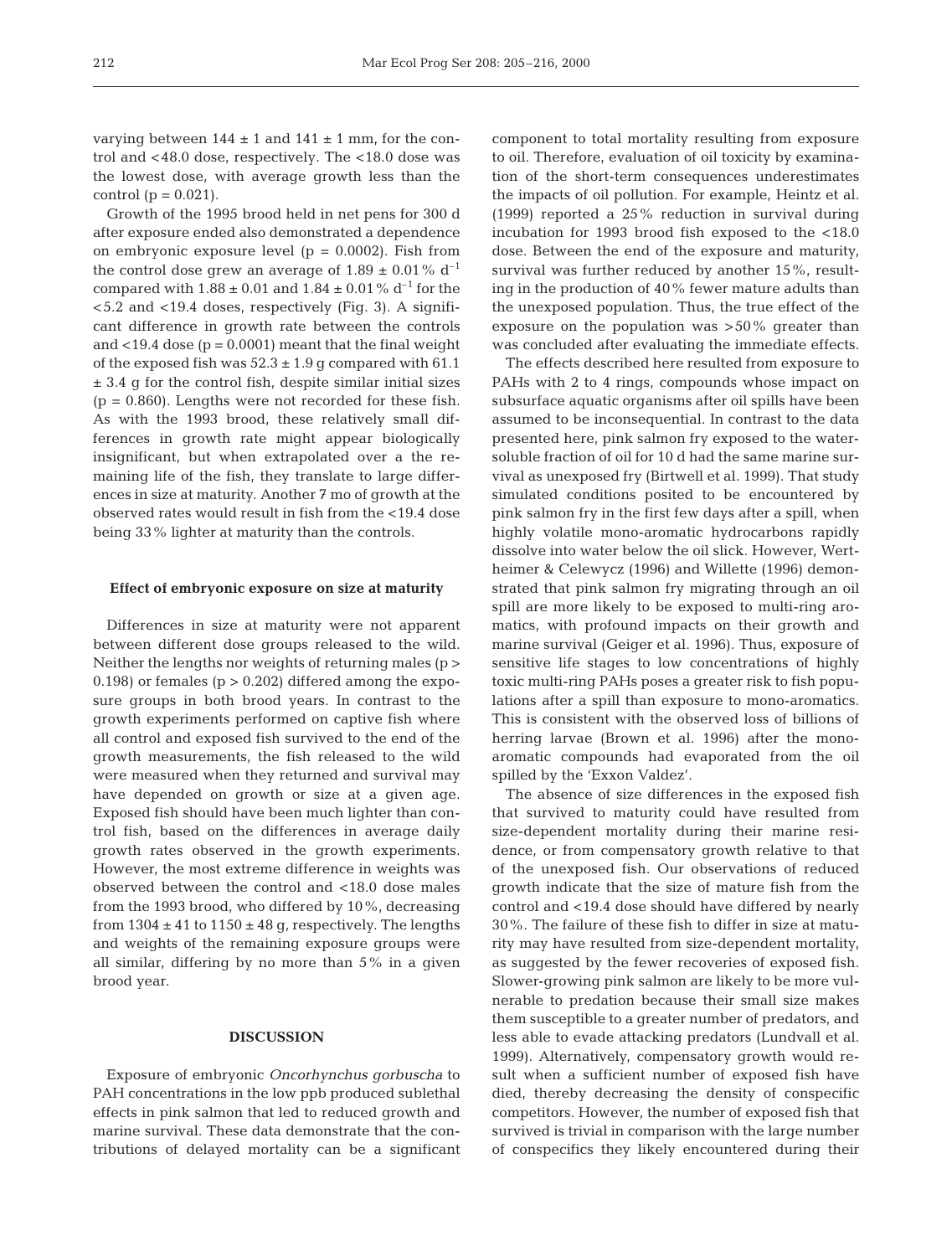marine migration. Thus, compensatory growth is a less likely explanation for the absence of a size difference at maturity than size-selective predation.

The slower growth rates observed during the early marine residence are likely to be the result of a variety of sublethal biochemical effects. Growth measurements integrate a variety of physiological processes, and it is unlikely that slower growth is the result of energetic deficiency brought on by the need to metabolize and depurate oil (Moles et al. 1987). We observed reduced growth long after the exposures ended, and PAH loads in tissues were minimal at emergence. More likely, it results from biochemical impairments acquired during early development. Roy et al. (1999) described mutagenic effects of oil on pink salmon incubated under conditions similar to those described here. Consequently, reduced growth could conceivably result from damage to DNA which could impair gene regulation, divert energy to incipient carcinomas, or impair activity of enzymes responsible for modulating growth or foraging. It is important to note that length of exposed fish was much less affected than weight. Reduced lengths would indicate an impaired ability to grow bony structures. Reduced weight suggests variation in the size of organs and fluid volumes, and represents a greater variety of biochemical impairments.

The delayed effects resulting from embryonic exposure to PAHs reported here indicate that mortality levels reported for salmon streams contaminated by the 'Exxon Valdez' underestimated the total mortality induced by exposure. Measurements of mortality in oil-contaminated streams reported by Bue et al. (1996) only accounted for direct observations of dead embryos in samples collected from streams, and failed to account for the number of delayed mortalities that inevitably followed the embryonic exposures. Likewise, estimates of lost production in the years following the spill (Geiger et al. 1996) failed to account for delayed effects in those broods that were exposed to oil during incubation. Maki et al.'s (1995) inability to detect differences in the recruit per spawner ratios between oiled and unoiled streams indicates either these effects were not catastrophic, or the methods used to detect them were underpowered. Geiger et al. (1996) demonstrated that the oil had a detectable, but not catastrophic impact on the productivity of pink salmon populations in southwestern Prince William Sound. Thus, it seems likely that the methods employed to determine the recruit per spawner ratios reported by Maki et al. (1995) were insufficiently powered. This is consistent with their failure to distinguish between homing and straying salmon in their study streams, and straying salmon can account for >25% of the pink salmon in some streams (Sharp et al. 1994). Deficiencies in the statistical power of Exxonsponsored sampling designs have been reported elsewhere (Peterson et al. 2001).

When oil contaminates natal habitats, the immediate effects in one generation may combine with delayed effects in another to increase the overall impact on the population. This is demonstrated by the pink salmon in Prince William Sound, which incubated downstream from persistent oil reservoirs for years after the 'Exxon Valdez' oil spill. Observations in 1991, 2 yr after the spill, revealed the greatest discrepancy in mortality between oiled and unoiled streams (Bue et al. 1996). This difference is partly due to observations of elevated mortality in stream sections that were not contaminated by the spill. Bue et al. (1998) explained this observation by demonstrating a delayed effect on gamete quality in adults returning to contaminated streams. Murphy et al.'s (2000) observations of oil on the stream banks indicate that 1991 brood embryos were probably also suffering from lethal exposures to PAHs derived from lingering oil reservoirs. Thus, the effects of chronic exposure to oil in their natal habitat probably led to immediate and delayed mortality combined with reduced fitness associated with impaired reproductive ability.

Delayed effects such as those described here may also exacerbate the catastrophic effects experienced by populations after an oil spill. An example can be drawn from the examination of the population level effects of the 'Exxon Valdez' oil spill on Prince William Sound pink salmon. Geiger et al. (1996) estimated that 60 000 adult pink salmon from the 1989 brood year failed to return as a result of oil exposure during embryonic development, based on the assumption that 6% of the 1.91 million fish returning to the southwestern district of Prince William Sound had been affected by the oil. We observed a 15% reduction in marine survival of fish exposed to the <5.2 dose. If we assume a 15% reduction in survival in the 114 000 (i.e.  $6\% \times 1.91$  million) fish that survived incubation in oiled gravel, then escapement should have been 134 000 fish and delayed effects should account for the loss of another 20 000 fish. Consequently, the estimated losses of 1989 brood pink salmon resulting from exposure to toxic levels of PAHs may have significantly underestimated the actual losses. Delayed effects of PAH exposure in post-emergent fry have also been shown to have the potential for much larger impacts than are indicated by short-term studies of mortality. Growth was reduced for the 1988 brood juvenile salmon in Prince William Sound due to oil contamination in their marine habitats in the spring of 1989 (Wertheimer & Celwycz 1996, Willette 1996). Geiger et al. (1996) estimated that nearly 2.0 million adult fish were lost from this brood due to reduced growth of the juveniles as they migrated through oilcontaminated water in the weeks following the spill.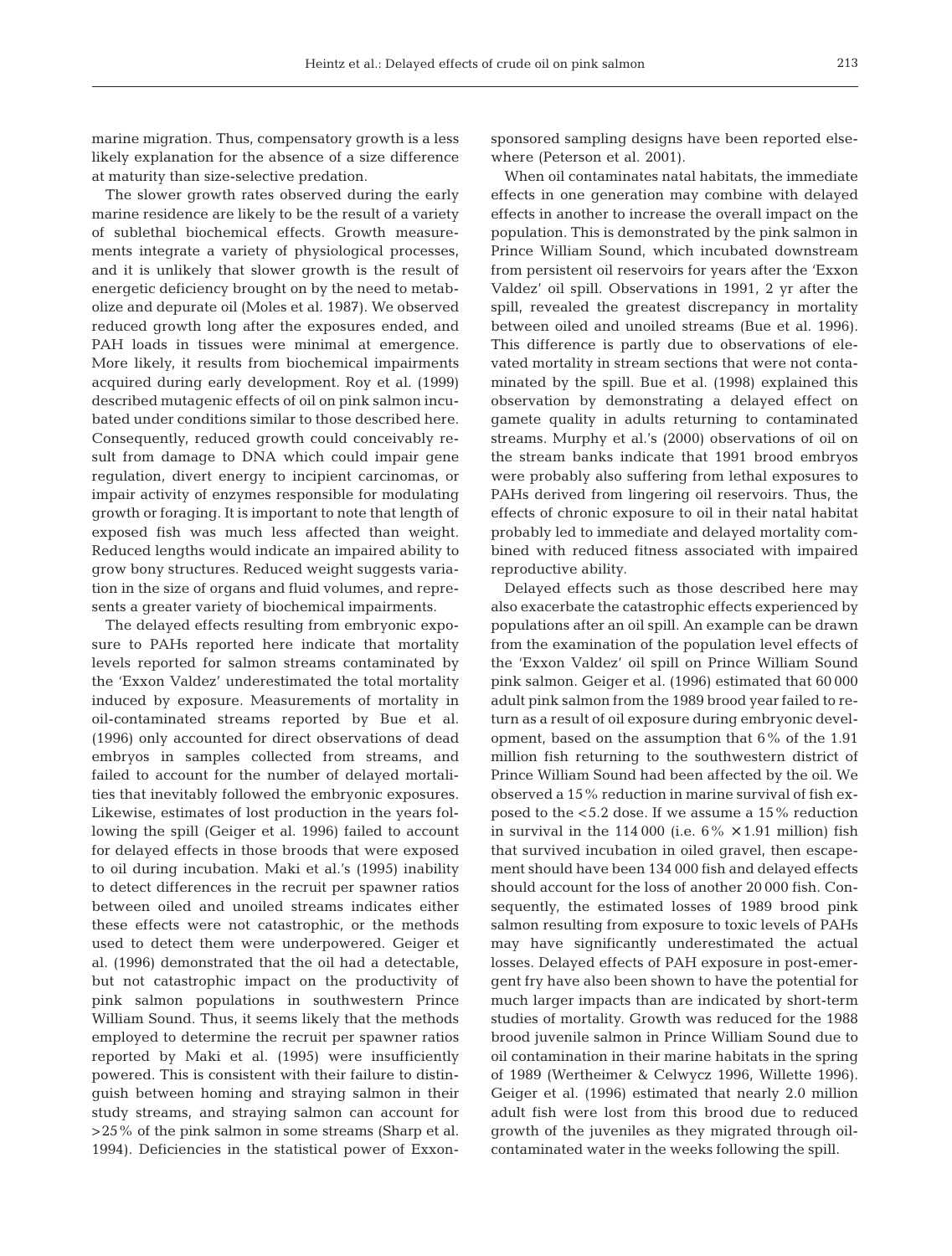Demonstration of the delayed effects of embryonic exposure to PAHs indicates that 'effective' concentrations of PAHs are lower than predicted by traditional approaches to toxicity testing. 'Effective' concentrations, as determined by typical acute and chronic toxicity assays, represent concentrations that elicit responses when applied over time periods that are short relative to the lives of the exposed animals. Acute and chronic toxicity assays performed in this way are useful for comparing the potencies of compounds or relative sensitivities of organisms (Bliss 1952), but they inaccurately portray the lowest concentrations that can impair the prosperity of exposed organisms (Beak 1958). For example, Cranford et al. (1999) note that acute toxicity testing indicates barite to be toxicologically inert, but sea scallops *Placopecten magellanicus* exposed to a 0.5 ppm concentration for 68 d ceased gonad growth. When longer-term exposures and evaluations are used, concentrations with meaningful impacts are often much lower than those predicted by short-term testing (Moles 1998). However, even longer-term 'chronic exposure' tests may not provide a meaningful lowest effective concentration if inappropriate life stages are tested. Billiard et al. (1999) reported that rainbow trout exposed to a 180 ppb concentration of retene between eyeing and hatching experienced decreased growth after swim-up, which would probably result in reduced survival, as it did for the pink salmon described here. Comparison of our results with those of Billiard et al. (1999) suggests that exposure prior to hatching may have resulted in impacts at even lower concentrations.

Reliance on toxicity tests that fail to realistically simulate exposure conditions is likely to misguide waterquality managers. Exposures in the natural environment usually involve multiple life stages exposed to much lower levels of contaminants over greater amounts of time than presumed by acute and chronic toxicity assays. The resultant effects are subsequently played out over the lives of the exposed organisms, which usually represent much longer time scales than 96 h or even 30 d. Attempts to evaluate toxicity by artificially limiting the exposure and evaluation times can result in misleading conclusions, such as pink salmon eggs being less sensitive to oil effects than other life stages (Rice et al. 1975). While that conclusion may have been appropriate for the immediate consequences of a 96 h exposure, it fails to inform us about the effects of oil spills on pink salmon. Nevertheless, Brannon & Maki (1996) relied on that conclusion to evaluate the potential impacts of the 'Exxon Valdez' oil spill on pink salmon. Not surprisingly, they concluded that oil concentrations in the incubating environments were insufficient to cause deleterious effects, despite numerous reports to the contrary.

The basic assumptions regarding the effects of oil spills on subsurface aquatic organisms lie at the root of this misguided reliance on short-term toxicity testing. Most testing proceeds from the assumption that subsurface organisms are most impacted by the rapid dissolution of the volatile mono-aromatic hydrocarbons into the water column below the oil slick. Consequently, much effort has been directed at demonstrating the toxicity of dissolved mono-aromatics. However, these tests only confirm that the water-soluble fraction can be toxic, they provide no information on the risk to aquatic organisms relative to PAHs, and therefore are blunt tools for evaluating the impacts of oil spills. The large-scale study recently described by Birtwell et al. (1999) demonstrates that these assumptions continue to shape the discussion of oil toxicity to subsurface organisms, despite the growing evidence that PAHs not mono-aromatics were the primary cause of fish mortality after the 'Exxon Valdez' oil spill (Rice et al. 1999). Thus, short-term toxicity tests remain the workhorse of managers evaluating the risk and impacts of oil spills on aquatic species despite mounting evidence for the importance of long-term impacts and delayed effects.

Contrary to the supposition that PAHs have a minor impact on subsurface organisms, population productivity is apt to be reduced wherever developing fish embryos encounter PAHs, at low ppb levels. Previous reports have shown immediate effects on teleost embryo survival at concentrations near 1.0 ppb (Carls et al. 1999, Heintz et al. 1999). In this report, we have shown that fish that survive embryonic exposure to PAH concentrations of <5.2 ppb have lower probabilities of survival to maturity. Those that survive to maturity can be expected to have reduced reproductive output, as demonstrated for minnows that survived embryonic exposure to concentrations of benzo-a-pyrene as low as 1.0 ppb (White et al. 1999), or pink salmon after the 'Exxon Valdez' oil spill (Bue et al. 1998). Consequently, fish populations whose natal habitats are contaminated with PAHs at low ppb levels can be expected to experience the compound effects of mortality during exposure, reduced survivorship afterwards, and reduced reproductive output at maturity. The broad overlap between fish nursery habitats and sites with elevated PAH loads is therefore a cause for concern.

*Acknowledgements.* A large number of people were involved in evaluating and marking the fish used in these experiments. We wish to extend a hearty thank-you to those of you who had the good humor to withstand endless days of excising fins from hundreds of thousands of tiny fish, and to the chemists whose excellent skills were central to the success of this project. This work was funded by the 'Exxon Valdez' Oil Spill Trustee Council. However, the conclusions presented by the authors are their own, and do not necessarily reflect those of the Trustee Council.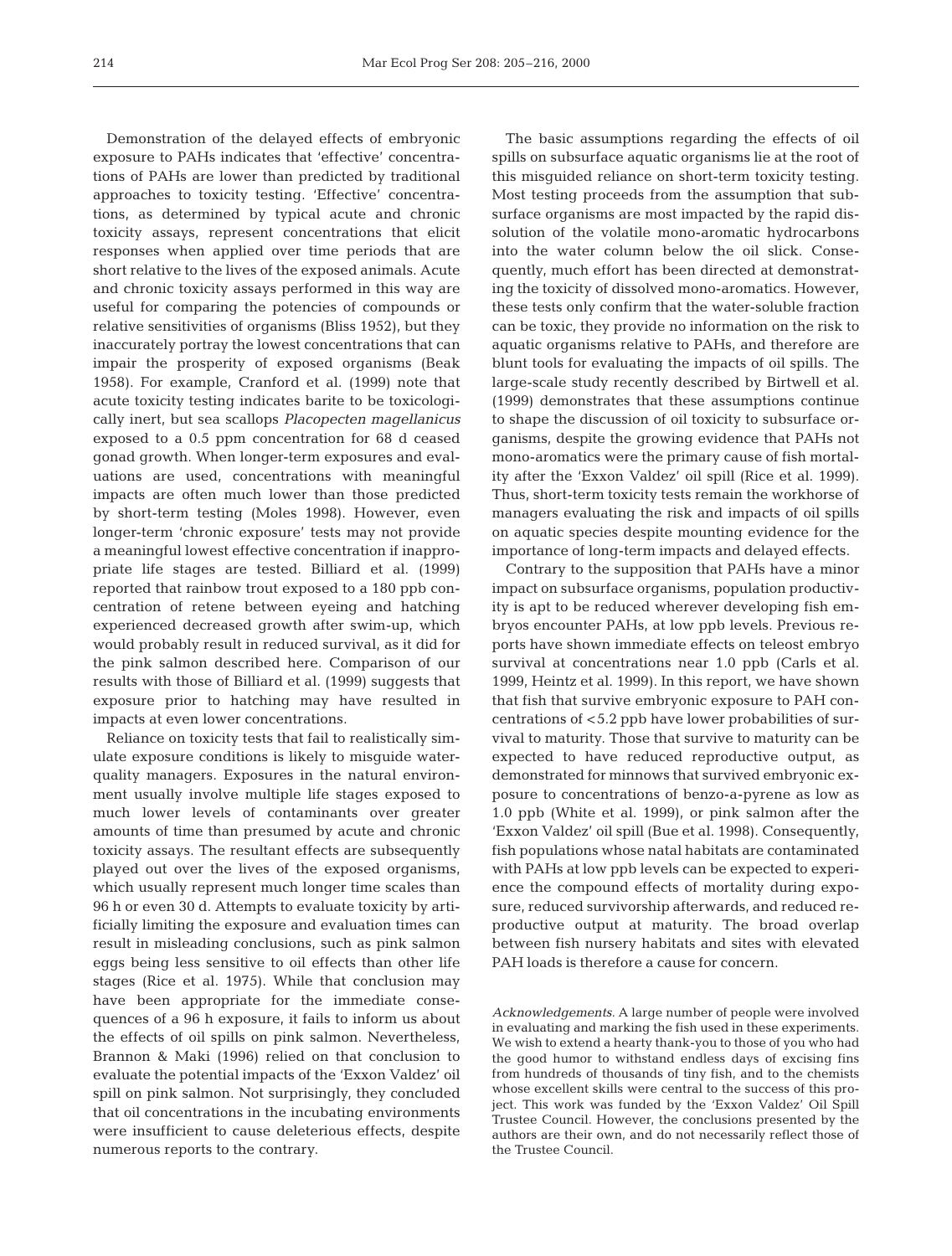## LITERATURE CITED

- Beak TW (1958) Tolerance of fish to toxic pollution. J Fish Res Board Can 15(4):559–572
- Bence AE, Burns WA (1995) Fingerprinting hydrocarbons in the biological resources of the *Exxon Valdez* oil spill area. In: Wells PG, Butler JN, Hughes JS (eds) *Exxon Valdez* oil spill: fate and effects in Alaskan waters, ASTM STP 1219. American Society for Testing and Materials, Philadelphia, p 84–140
- Billiard SM, Querbach K, Hodson PV (1999) Toxicity of retene to early life stages of two freshwater fish species. Environ Toxic Chem 18(9):2070–2077
- Birtwell IK, Fink R, Brand D, Alexander R, McAllister CD (1999) Survival of pink salmon (*Oncorhynchus gorbuscha*) fry to adulthood following a 10-day exposure to the aromatic hydrocarbon water-soluble fraction of crude oil and release to the Pacific Ocean. Can J Fish Aquat Sci 56(11): 2087–2098
- Bliss CI (1952) The statistics of bioassay: with special reference to the vitamins. Academic Press Inc, New York
- Brannon EL, Maki AW (1996) The Exxon Valdez oil spill: analysis of impacts on the Prince William Sound pink salmon. Rev Fish Sci 4(4):289–337
- Brannon EJ, Maki AW, Gilbertson LG, Moulton LL, Skalski JR (1995) An assessment of oil-spill effects on pink salmon populations following the Exxon Valdez oil spill. Part 1. Early life history. In: Wells PG, Butler JN, Hughes JS (eds) Exxon Valdez oil spill: fate and effects in Alaskan waters, ASTM STP 1219. American Society for Testing and Materials, Philadelphia, p 585–625
- Brown ED, Baker TT, Hose JE, Kocan RM, Marty GD, McGurk M, Norcross BL, Short J (1996) Injury to the early life history stages of Pacific herring in Prince William Sound after the Exxon Valdez oil spill. Am Fish Soc Symp 18:448–462
- Bue BG, Sharr S, Moffitt SD, Craig AK (1996) Effects of the *Exxon Valdez* oil spill on pink salmon embryos and preemergent fry. Am Fish Soc Symp 18:619–627
- Bue BG, Sharr S, Seeb JE (1998) Evidence of damage to pink salmon populations inhabiting Prince William Sound, Alaska, two generations after the Exxon Valdez oil spill. Trans Am Fish Soc 127:35–43
- Carls MG, Rice SD, Hose JE (1999) Sensitivity of fish embryos to weathered crude oil. Part 1. Low-level exposure during incubation causes malformations, genetic damage, and mortality in larval Pacific herring (*Clupea pallasi*). Environ Toxic Chem 18(3):481–493
- Cranford PJ, Gordon DC Jr, Lee K, Armsworthy SL, Tremblay GH (1999) Chronic toxicity and physical disturbance effects of water- and oil-based drilling fluids and some major constituents on adult sea scallops (*Placopecten magellanicus*). Mar Environ Res 48:225–256
- Geiger HJ, Bue BG, Sharr S, Wertheimer AC, Willette TM (1996) A life history approach to estimating damage to Prince William Sound pink salmon caused by the Exxon Valdez oil spill. Am Fish Soc Symp 18:487–498
- Heintz RA, Short JW, Rice SD (1999) Sensitivity of fish embryos to weathered crude oil. Part II. Increased mortality of pink salmon (*Oncorhynchus gorbuscha*) embryos incubating downstream from weathered Exxon Valdez crude oil. Environ Toxic Chem 18(3):494–503
- Lundvall D, Svanback R, Persson L, Bystrom P (1999) Sizedependent predation in piscivores: interactions between predator foraging and prey avoidance abilities. Can J Fish Aquat Sci 56:1285–1292
- Maki AW, Brannon EJ, Gilbertson LG, Moulton LL, Skalsk JR

(1995) An assessment of oil-spill effects on pink salmon populations following the Exxon Valdez oil spill. Part 2. Adults and escapement. In: Wells PG, Butler JN, Hughes JS (eds) Exxon Valdez oil spill: fate and effects in Alaskan waters, ASTM STP 1219. American Society for Testing and Materials, Philadelphia, p 585–625

- Marty GD, Short JW, Dambach DM, Willits NH, Heintz RA, Rice SD, Stegeman JJ, Hinton DE (1997) Ascites, premature emergence, increased gonadal cell apotosis, and cytochrome P4501A induction in pink salmon larvae continuously exposed to oil-contaminated gravel during development. Can J Zool 75:989–1007
- Moles A (1998) Sensitivity of ten aquatic species to longterm crude oil exposure. Bull Environ Contam Toxic 61: 102–107
- Moles A, Babcock MM, Rice SD (1987) Effects of oil exposure on pink salmon, *Oncorhynchus gorbuscha*, alevins in a simulated intertidal environment. Mar Environ Res 21: 49–58
- Murphy ML, Heintz RA, Short JW, Larsen ML, Rice SD (2000) Recovery of pink salmon spawning areas after the *Exxon Valdez* oil spill. Trans Am Fish Soc 128:909–918
- Peterson CH, McDonald LL, Green RH, Erickson WP (2001) Sampling design begets conclusions: the statistical basis for detection of injury to and recovery of shoreline communities after the Exxon Valdez oil spill. Mar Ecol Prog Ser (in press)
- Rice SD, Moles A, Short JW (1975) The effect of Prudhoe Bay crude oil on survival and growth of eggs, alevins, and fry of pink salmon *Oncorhynchys gorbuscha*. In: Proceedings of the Joint Conference on Prevention and Control of Oil Spills. American Petroleum Institute. Washington, DC, p 667–670
- Rice SD, Thomas RE, Heintz RA, Moles A, Carls MG, Murphy ML, Short JW, Wertheimer AC (1999) Synthesis of longterm impacts to pink salmon following the Exxon Valdez oil spill: persistence, toxicity, sensitivity and controversy. Exxon Valdez Oil Spill Restoration Project Final Report US Department of Commerce, National Oceanic and Atmospheric Administration, National Marine Fisheries Service, Auke Bay laboratory, Juneau, Alaska
- Rosenthal H, Alderdice DF (1976) Sublethal effects of environmental stressors, natural and pollutional, on marine fish eggs and larvae. J Fish Res Board Can 33:2047–2065
- Roy NK, Stabile J, Seeb JE, Habicht C, Wirgin I (1999) High frequency of K-*ras* mutations in pink salmon embryos experimentally exposed to Exxon Valdez oil. Environ Toxic Chem 18(7):1521–1528
- Sharp D, Sharr S, Peckham C (1994) Homing and straying patterns of coded-wire tagged pink salmon in Prince William Sound. Alaska Sea Grant Rep 94-02:77–82
- Short JW, Harris PM (1996) Chemical sampling and analysis of petroleum hydrocarbons in near-surface seawater of Prince William Sound after the Exxon Valdez oil spill. Am Fish Soc Symp 18:17–28
- Short JW, Heintz RA (1997) Identification of *Exxon Valdez* oil in sediments and tissues from Prince William Sound and the Northwestern Gulf of Alaska based on a PAH weathering model. Environ Sci Technol 31:2375–2384
- Short JW, Jackson TJ, Larsen ML, Wade TL (1996) Analytical methods used for the analysis of hydrocarbons in crude oil, tissues, sediments, and seawater collected for the natural resources damage assessment of the Exxon Valdez oil spill. Am Fish Soc Symp 18:140–148
- Wertheimer AC, Celewycz AG (1996) Abundance and growth of juvenile pink salmon in oiled and non-oiled locations of western Prince William Sound after the Exxon Valdez oil spill. Am Fish Soc Symp 18:518–532